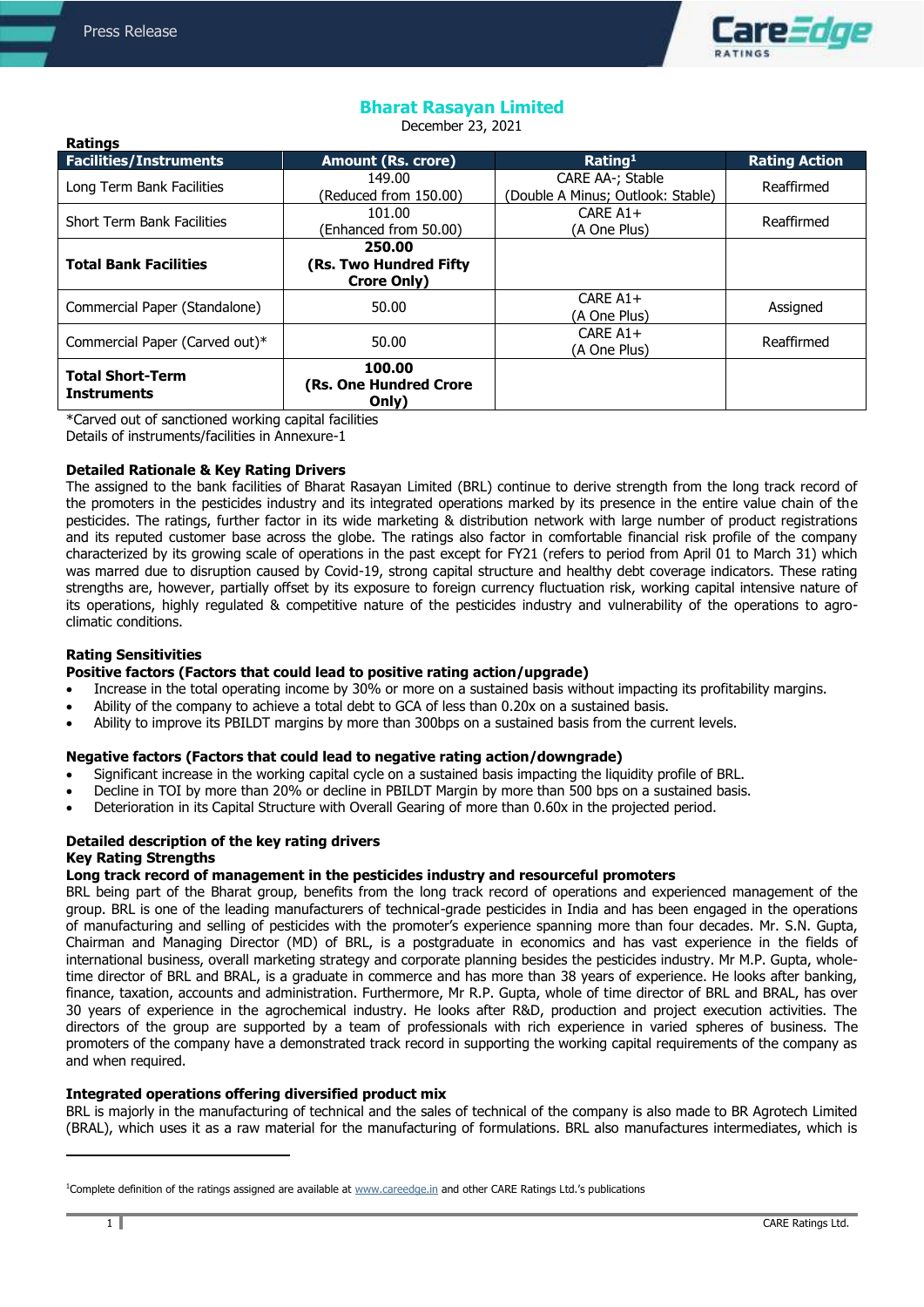

the raw material for manufacturing technical grades. BRL and BRAL derive cost advantage from the integrated operations through lower dependence on import of technical grades which is the key input for manufacturing of formulations. BRL has established a strong presence in domestic and international markets. The group has synergetic operations through integrated and interlinked business processes of the group companies. BRL has made its presence in the value chain, right from production of technical grade pesticides to the varied formulations through direct and reverse integration.

In FY21, technical pesticides accounted for 68.29% (PY: 79.00%), intermediates accounted for 24.13% (PY: 14.89%) and formulation grades accounted for 6.81% (PY: 5.01%) of gross sales of BRL.

BRL product portfolio comprises of wide range of pesticides including insecticides, fungicides, herbicides, weedicides, intermediates and plant growth regulator to cater to all the pest problems of major crops grown in India including paddy, cotton, soybean, sugarcane, wheat, groundnut, maize, cumin, all vegetables and horticulture crops including their formulations & intermediates. BRL's product mix comprises 235 varieties of pesticides under technical grade, formulations and intermediates. Furthermore, BRL has around 107 international registrations and has been exporting its products (technical grade, intermediates and formulations) to more than 60 countries across the globe and is a preferred supplier for several MNCs for their global demand of several molecules. BRL also has two Government approved R&D Centres based in Bahadurgarh, Haryana and Dahej, Gujarat. Furthermore, the group has a strong Research and development (R&D) team registered with the Ministry of Science & Technology, Government of India.

#### **Diverse geographic presence and reputed client base with long standing relations**

BRL has a market leadership in many technical products including Lambda Cyhalothrin Technical, Metaphenoxy Benzaldehyde, Metribuzine Technical, Thiamethoxam (Insecticides) and Fipronil (Insecticides) among others for which BRL is a preferred supplier in the international markets. The contribution from Lambda Cyhalothrin Technical, Metaphenoxy, Metribuzine Technical is 35% to 40% of its total operating income (TOI). Furthermore, the company is supplying its product in both local as well as overseas market. BRL is having more than 107 international registrations and has been exporting its products to more than 60 countries across the globe. Domestic sales account for around 63.23% of total sales of BRL in FY21 (51.52% in FY20) and 60.40% in H1FY22 (H1FY21: 60.64%).

Furthermore, BRL has a large institutional customer base in the domestic market as well as in the international market with long standing relationship and low client concentration risk. In the international market, the group has strong presence in East Asia, South America, Europe and Middle East. Furthermore, few large customers like Syngenta and Sumitomo contribute to both the domestic and export pie of BRL. Though there is a product concentration risk as the top 10 products of BRL accounts for around ~70% of total sales of BRL in FY21 (PY: 71%) and around 62% of total sales of BRL in H1FY22 (H1FY21: 66%), but BRL's longstanding customer relationship with all the large institutional buyers for these products mitigates this risk for BRL to some extent. Furthermore, the major suppliers for the imported raw materials are located in China, Hong Kong, Singapore, and Belgium.

#### **Comfortable financial risk profile & strong Capital Structure**

Total operating income of the company had been consistently increasing from Rs.622.71 crore in FY17 to Rs.1,231.62 crore in FY20 with a CAGR of 25.53%. However, FY21 was affected due to the Covid-19 pandemic which affected the export sales of the company in Q1FY21 that form a large part of the company's top line. The company recorded a TOI of Rs.1,098.97 crore which is a decline in TOI by around 11% as compared to FY20. During H1FY22 (refers to period from April 01 to Sep 30), the company achieved a total operating income of Rs.526.77 crore (Rs.603.42 crore in H1FY21). H1FY22 registered some dip in total operating income and profitability amid impact of second covid wave and rise in commodity prices. However, with some lag the prices have been revised and commodity prices have also taken some correction in Q3FY22. Furthermore, dearth of containers has led to increase in freight cost for the company in H1FY22.

The capital structure of the company is strong marked by zero long-term debt as on March 31, 2021. Total debt of the company decreased from Rs.93.86 crore (including CC utilisation of Rs.27.34 crore, Long-term loans from the promoters of Rs.22.00 crore and unsecured loan from the promoters & related parties of Rs.44.51 crore) as on March 31, 2020 to Rs.58.45 crore (including CC utilisation of Rs.58.45 crore) as on March 31, 2021. The other debt coverage indicators were also healthy in FY21. The total debt to GCA & Interest coverage ratio stood at 0.31x (PY: 0.73x) & 63.45x (PY: 15.18x) respectively for FY21.

#### **Liquidity analysis: Strong**

The liquidity of BRL is strong. The company is generating healthy cash accruals with no long-term debt outstanding. BRL operates in a highly working capital-intensive industry marked by high inventory holding days and elongated collection period. During the 12-month period ending October 2021, average working capital utilization stood comfortable at 27.03% while the average of maximum utilization stood at 40.14%. The company has been generating healthy cash accruals and has comfortable liquidity. The company has free cash balance & liquid investments of around Rs.6.93 crore as on September 30, 2021. This apart, the company has unutilized working capital limits of Rs. 80-90 crore. Earlier in March 2021, the company had utilized large portion of free liquidity in the buyback of shares. The share buyback transaction was closed on April 12, 2021. The aggregate amount of the buyback was Rs. 107.50 crore excluding transaction expenses.

### **Key Rating Weaknesses**

# **Working capital intensive nature of operations**

The pesticide industry requires high working capital investment due to high Inventory and long credit period on sales. The commoditised nature of the products and seasonality factor (high demand during crop sowing seasons) makes the operations of the company highly working capital intensive. Around 60% sales for the whole year is done on the first half of the year for the BRL and most of the sales are done on a credit of around 90 days-120 days to its customers, resulting in high debtors in the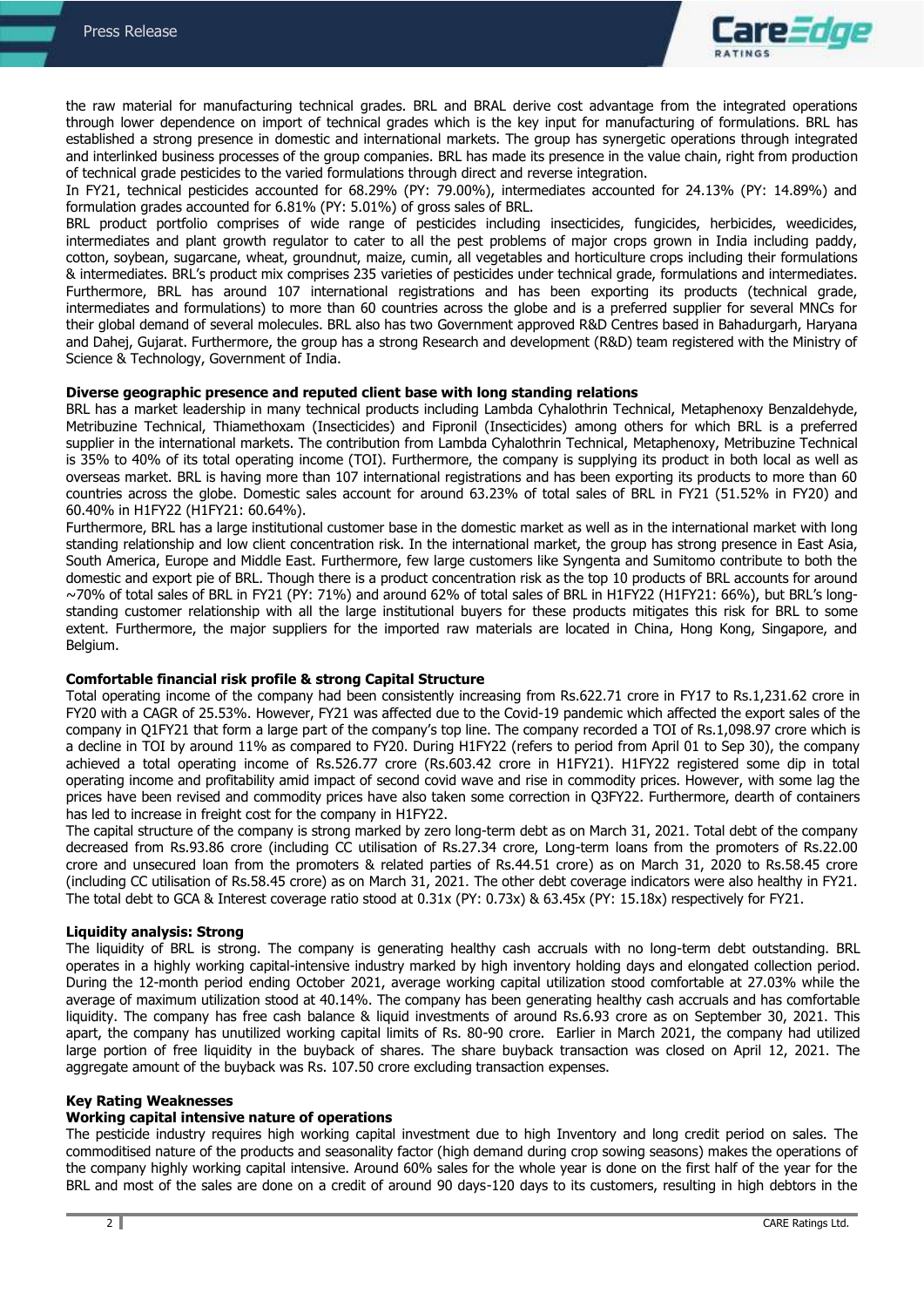

first half of the year. This results in high working capital requirement by BRL in first half of the year as compared to the second half of the year. Furthermore, due to the seasonal demand for pesticides. BRL is required to stack up variety of products as inventory in advance of the season resulting in high inventory holding period which is a common phenomenon across the pesticide industry. This increases the inventory holding cost. Furthermore, since pesticides are the last link in the agricultural operation, after having invested in seeds, fertilizers, etc., the farmers have little surplus money for purchasing pesticides. Therefore, providing credit is necessary to stimulate demand. Also, the company makes early payments to its suppliers on account of early payment discount from domestic suppliers and purchases on cash basis from foreign suppliers, resulting in average creditor period of around 18 days. Thus, due to such intrinsic nature of business, the group's working capital requirement continues to remain high. During FY21, the operating cycle of the group stood at 140 days in FY21 (PY: 132 days).

#### **Highly dependent upon monsoon and climatic conditions**

The pesticide industry derives its sales from the agriculture sector which is highly dependent upon monsoons as well as incidence of fungal/pest attack on crops. The sales and profitability of the pesticides industry depends largely on the prevalent agro-climatic conditions. However, BRL has its presence spread across all states as well as in multiple markets (domestic and international) which reduces the group's dependence on climatic conditions of a particular region.

#### **Highly regulated and competitive nature of operations**

The pesticides industry is marked by heavy fragmentation with the absence of any player having sizeable market share. The intense competition leads to competitive pricing and lower margins. Traditionally, the Indian players have concentrated on marketing generic and off-patent products with little expenditure on R&D while MNCs have focused on developing patented molecules. The pesticides are regulated products and require prior registration with the relevant governing authorities in each country before they are allowed to be sold. Furthermore, the industry also faces regulatory risk due to prohibited usage of certain molecules. However, BRL holds 235 registered products including both in technical grade as well as formulations. Furthermore, since BRL is into manufacturing of technical grade, the same requires compliance with stringent pollution control

norms set by the regulatory authorities and any violation in compliance with these norms or any further strengthening of these norms would have an adverse impact on the company's operations. However, with a commitment to promote health, safety and protect environment, BRL has equipped its units with in-house systems for treatment of solid, liquid and gaseous effluents. All these factors have facilitated the company to obtain certifications of ISO 14001:2004 for Environment Management System and OHS 18001:2007 for Occupational Health and Safety.

### **Exposure to foreign currency fluctuation risk**

BRL is exposed to foreign currency fluctuation risk as the total export sales constitute 37% of total sales of the company in FY21 (PY: around 48%). BRL is also importing raw materials for manufacturing of technical grade pesticides. The mix of Domestic & imported raw material is 45:55 and 70% of the imported raw material is from China (the mix has reduced from 80% from China in FY18 to 70% in FY20 & FY21). However, the company purchases raw material from foreign markets on cash basis for around 80% of its purchases from foreign market. Further, foreign exchange fluctuation risk is reduced partially on account of natural hedge available in the form of export sales by the company. The company has booked a forex gain of Rs.3.14 crore in FY21 (PY: gain of Rs.14.80 crore) on account of favourable exchange rate fluctuation.

#### **Analytical approach:** Standalone

#### **Applicable criteria:**

[Policy on default recognition](https://www.careratings.com/pdf/resources/CARE) Financial Ratios – [Non-financial Sector](https://www.careratings.com/pdf/resources/Financial%20ratios%20-%20Non%20Financial%20Sector_March2021.pdf) Liquidity Analysis of [Non-financial sector entities](https://www.careratings.com/pdf/resources/Liquidity%20Analysis%20of%20Non%20-%20Financial%20Sector%20entities_May2020.pdf) [Criteria on assigning Rating Outlook and Credit Watch to credit ratings](https://www.careratings.com/pdf/resources/Rating%20Outlook%20and%20credit%20watch_May2020.pdf) [Criteria for Short Term Instruments](https://www.careratings.com/upload/NewsFiles/GetRated/Short%20Term%20Instruments%20_February2021.pdf) Rating Methodology- [Manufacturing Companies](https://www.careratings.com/upload/NewsFiles/GetRated/Rating%20Methodology-Manufacturing%20Companies_December2020.pdf) [Rating Methodology for Pesticide Companies](https://www.careratings.com/upload/NewsFiles/GetRated/Rating%20Methodology-Pesticides_November2020.pdf)

#### **About the Company**

Bharat Rasayan Ltd. (BRL), incorporated in May 1989 by the current Chairman and Managing Director, Mr S. N Gupta for manufacturing of technical grade pesticides as a part of backward integration. BRL is the flagship company of the Bharat group which also comprises BR Agrotech Ltd (BRAL). BRL & BRAL has synergetic operations through integrated and interlinked business processes with both the companies being managed by the same management. BRL is engaged in the core business activities of manufacturing of technical grade pesticides (a B2B segment) which is a key ingredient for formulations and used for captive consumption to some extent, whereas BRAL is engaged in valued added product of formulations and packaging (Pet Bottles). BRL started its operations by setting up a manufacturing plant with installed capacity of 5,000 MTPA at Mokhra, Haryana in 1989 and later increased its production capacity in the year 2012 by setting up a plant of installed capacity of 12,000 MTPA at Dahej, Gujarat. BRL is one of the leading manufacturers of technical grade pesticides in India and is government recognized Star Export house.

Bharat Rasayan Limited (BRL) has executed a Joint Venture ("JV") Agreement on 18.02.2020, with Nissan Chemical Corporation, a company incorporated in Japan. The joint venture will operate through a company named 'Nissan Bharat Rasayan Private Limited', a company incorporated in India in which BRL has 30% share and NCC has 70% share. The total investment as per equity in this JV was Rs 150 crore which had to be done by both the sponsors in their shareholding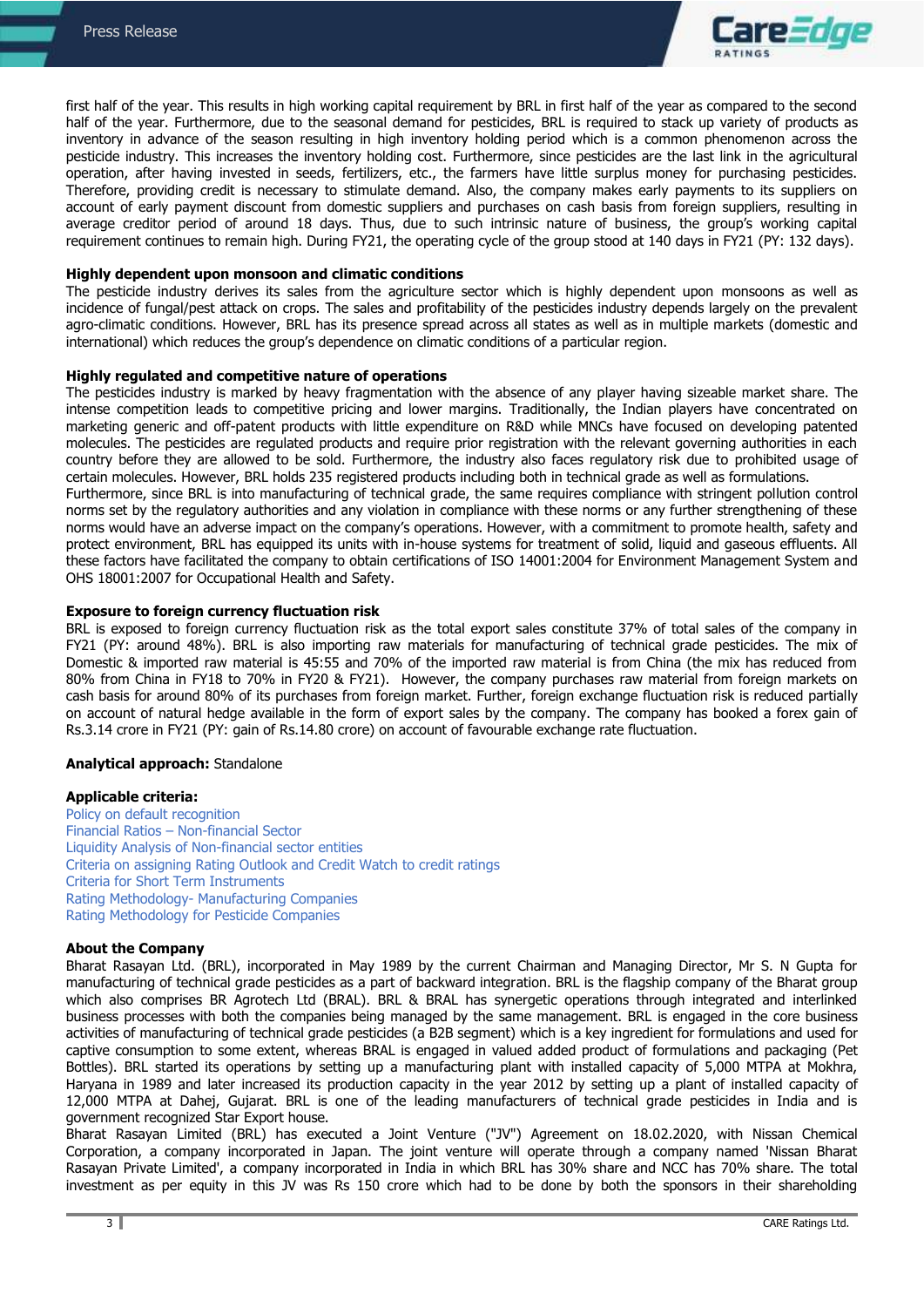

proportion and accordingly BRL has provided all the equity of Rs 45 crore out of its internal accruals in NBRPL. Nissan Chemical Corporation is a research-based Company and is one of the largest manufacturers of agrochemicals in Japan having global operations. The main rationale of NCC's investment is that they wanted to diversify and secure sources of active ingredients and decrease material shortages risk.

| <b>Brief Financials (Rs. crore)</b> | $31-03-2020(A)$ | 31-03-2021 (A) | <b>H1FY22 (UA)</b> |
|-------------------------------------|-----------------|----------------|--------------------|
| Total operating income              | 1,231.62        | 1,098.97       | 526.77             |
| PBILDT                              | 246.54          | 247.17         | 103.93             |
| <b>PAT</b>                          | 157.64          | 164.47         | 66.71              |
| Overall gearing (times)             | 0.23            | 0.08           | 0.19               |
| Interest coverage (times)           | 15.18           | 63.45          | 49.55              |

A: Audited, UA: Un-Audited

### **Status of non-cooperation with previous CRA:** NA

#### **Any other information:** NA

**Rating History for last three years:** Please refer Annexure-2

# **Covenants of rated instrument / facility:** NA

#### **Complexity level of various instruments rated for this company**: Annexure 4

#### **Annexure-1: Details of Instruments / Facilities**

| Name of the<br><b>Instrument</b>                             | <b>ISIN</b> | Date of<br><b>Issuance</b> | <b>Coupon</b><br>Rate    | <b>Maturity</b><br><b>Date</b> | Size of the<br><b>Issue</b><br>(Rs. crore) | <b>Rating assigned along</b><br><b>with Rating Outlook</b> |
|--------------------------------------------------------------|-------------|----------------------------|--------------------------|--------------------------------|--------------------------------------------|------------------------------------------------------------|
| Fund-based - LT-Cash Credit                                  |             | $\overline{\phantom{0}}$   |                          |                                | 149.00                                     | CARE AA-; Stable                                           |
| Non-fund-based - ST-BG/LC                                    |             | ٠                          | $\overline{\phantom{0}}$ |                                | 101.00                                     | CARE A1+                                                   |
| Commercial Paper-Commercial<br>Paper (Carved out)            |             | ٠                          | 4% p.a                   | 7-364<br>days                  | 50.00                                      | CARE $A1+$                                                 |
| Commercial Paper-Commercial<br>Paper (Standalone - Proposed) |             | $\overline{\phantom{0}}$   | $\overline{\phantom{a}}$ | $\overline{\phantom{a}}$       | 50.00                                      | CARE $A1+$                                                 |

# **Annexure-2: Rating History of last three years**

|                |                                                              |             | <b>Current Ratings</b>                             |                               | <b>Rating history</b>                                  |                                                        |                                                            |                                                                      |
|----------------|--------------------------------------------------------------|-------------|----------------------------------------------------|-------------------------------|--------------------------------------------------------|--------------------------------------------------------|------------------------------------------------------------|----------------------------------------------------------------------|
| Sr.<br>No.     | Name of the<br>Instrument/Bank<br><b>Facilities</b>          | <b>Type</b> | <b>Amount</b><br><b>Outstanding</b><br>(Rs. crore) | <b>Rating</b>                 | Date(s) &<br>Rating(s)<br>assigned<br>in 2021-<br>2022 | Date( $s$ ) &<br>Rating(s)<br>assigned in<br>2020-2021 | Date( $s$ ) &<br>Rating(s)<br>assigned<br>in 2019-<br>2020 | Date( $s$ ) &<br>Rating(s)<br>assigned<br>in 2018-<br>2019           |
| $\mathbf{1}$   | Fund-based - LT-<br>Cash Credit                              | LТ          | 149.00                                             | <b>CARE</b><br>AA-;<br>Stable | 1) CARE AA-;<br><b>Stable</b><br>(20-Dec-21)           | 1) CARE AA-;<br><b>Stable</b><br>(30-Dec-20)           | 1) CARE AA-;<br><b>Stable</b><br>(27-Dec-19)               | 1) CARE AA-;<br><b>Stable</b><br>$(31-Dec-18)$                       |
| $\overline{2}$ | Non-fund-based -<br>ST-BG/LC                                 | <b>ST</b>   | 101.00                                             | <b>CARE</b><br>$A1+$          | $1)$ CARE A1+<br>(20-Dec-21)                           | 1) CARE $A1+$<br>(30-Dec-20)                           | $1)$ CARE A1+<br>(27-Dec-19)                               | 1) CARE $A1+$<br>$(31-Dec-18)$                                       |
| 3              | Commercial Paper-<br>Commercial Paper<br>(Standalone)        | <b>ST</b>   |                                                    |                               |                                                        | 1) Withdrawn<br>$(22-Dec-20)$                          | $1)$ CARE A1+<br>$(27-Dec-19)$                             | $1)$ CARE A1+<br>$(31-Dec-18)$<br>$2)$ CARE A1+<br>(19-Jun-18)       |
| $\overline{4}$ | Commercial Paper-<br><b>Commercial Paper</b><br>(Carved out) | <b>ST</b>   | 50.00                                              | <b>CARE</b><br>$A1+$          | $1)$ CARE A1+<br>$(20-Dec-21)$                         | 1) CARE $A1+$<br>$(22 - Dec-20)$                       | $1)$ CARE A1+<br>$(27-Dec-19)$                             | 1) CARE $A1+$<br>$(31-Dec-18)$<br>$2)$ CARE A1+<br>$(19 - Jun - 18)$ |
| 5              | Commercial Paper-<br>Commercial Paper<br>(Standalone)        | <b>ST</b>   | 50.00                                              | <b>CARE</b><br>$A1+$          |                                                        |                                                        |                                                            |                                                                      |

\* Long Term / Short Term

#### **Annexure-3: Detailed explanation of covenants of the rated instrument / facilities:** NA